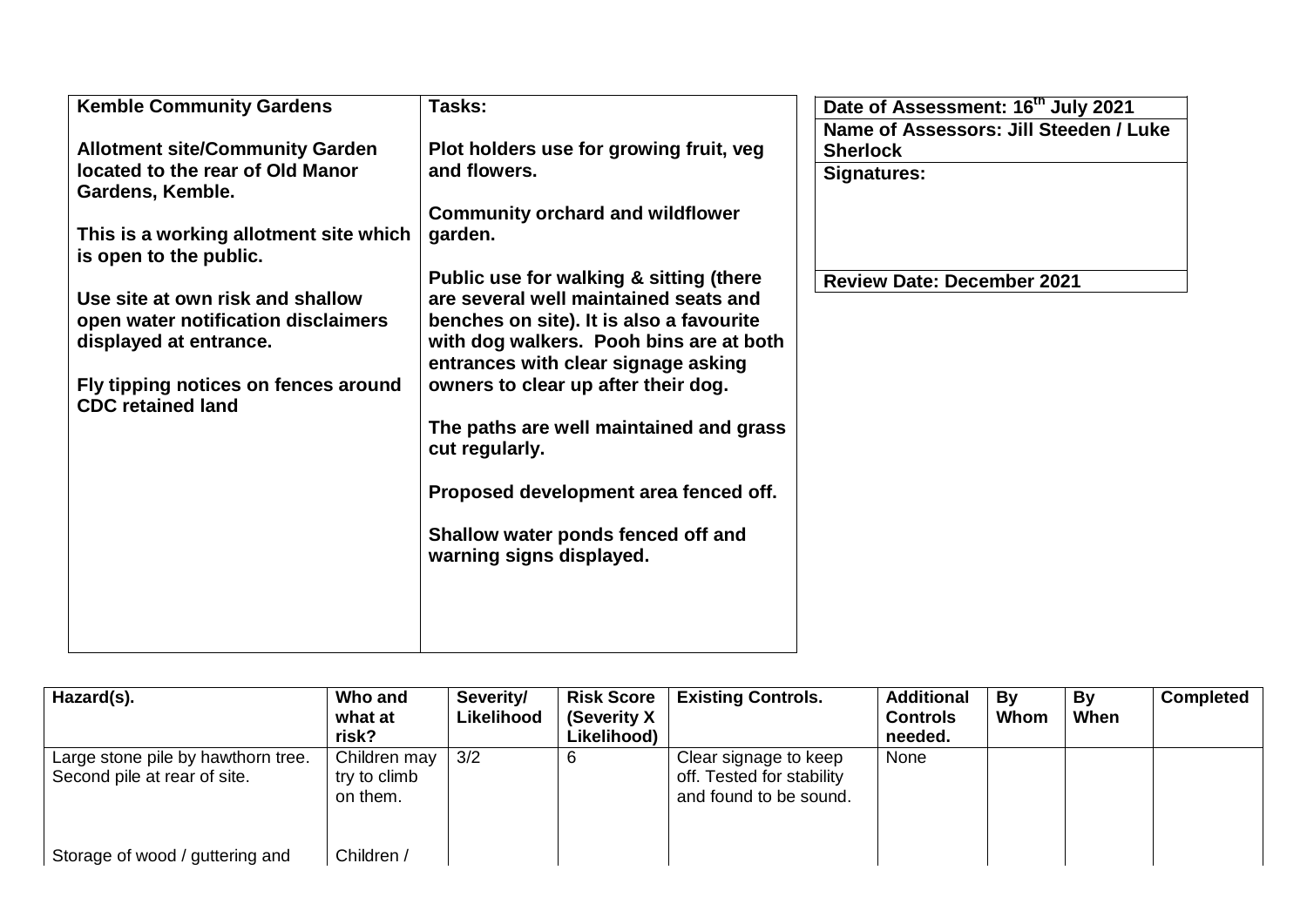| wheelbarrows behind community<br>shed.                                                                                                                    | plot holders<br>moving items        | 4/1 | $\overline{\mathbf{4}}$ | Items well stacked and<br>tidy. Unlikely to fall.                                                                                   | None                                                                           |                             |             |
|-----------------------------------------------------------------------------------------------------------------------------------------------------------|-------------------------------------|-----|-------------------------|-------------------------------------------------------------------------------------------------------------------------------------|--------------------------------------------------------------------------------|-----------------------------|-------------|
| Community water storage tanks.                                                                                                                            | Children /<br>plot holders          | 4/1 | 4                       | Tanks well maintained<br>with taps and screwed<br>down lids. Large tank to<br>rear of shed is level and<br>camouflaged.             | <b>None</b>                                                                    |                             |             |
| Seating / picnic benches round<br>site:- 3 benches, 2 picnic tables.                                                                                      | Public / plot<br>holders            | 4/1 | 4                       | Benches well maintained<br>and suited for purpose.                                                                                  | None                                                                           | LS                          |             |
| Dry stone wall to rear of site<br>adjoining railway terrace. Following<br>last risk assessment this was<br>reduced to a pile of rubble by CDC<br>workmen. | Public / plot<br>holders            | 3/3 | 9                       | None                                                                                                                                | Check land<br>registry to<br>confirm<br>ownership.                             | <b>JS</b>                   |             |
| Cold frame adjacent to Luke's and<br>Paul's plot (number?                                                                                                 | Public/ plot<br>holders             | 3/2 | 6                       | This has plastic 'glass'<br>so not deemed to be a<br>hazard                                                                         | Contact<br>CDC again<br>None                                                   | <b>JS</b>                   |             |
| Slug pellets and plant food on<br>clear display in Bryan and Tracey's<br>Store at the rear of their plot                                                  | Public/plot<br>holders/childr<br>en | 3/3 | 9                       | They are stored on a<br>high shelf towards the<br>rear of the 'shed'.<br>However they could be<br>reached by determined<br>children | LN to<br>contact plot<br>holders and<br>ask them to<br>remove all<br>chemicals | LN/JS<br>to<br>follow<br>up | <b>ASAP</b> |
| Risk of covid contamination from 3<br>Entrance gates                                                                                                      | Plot holders/<br>public             | 3/3 | 6                       | All gates have been<br>securely fastened open<br>to minimise risk.                                                                  | BW / JS to<br>monitor to<br>ensure<br>gates<br>remain<br>open.                 |                             |             |